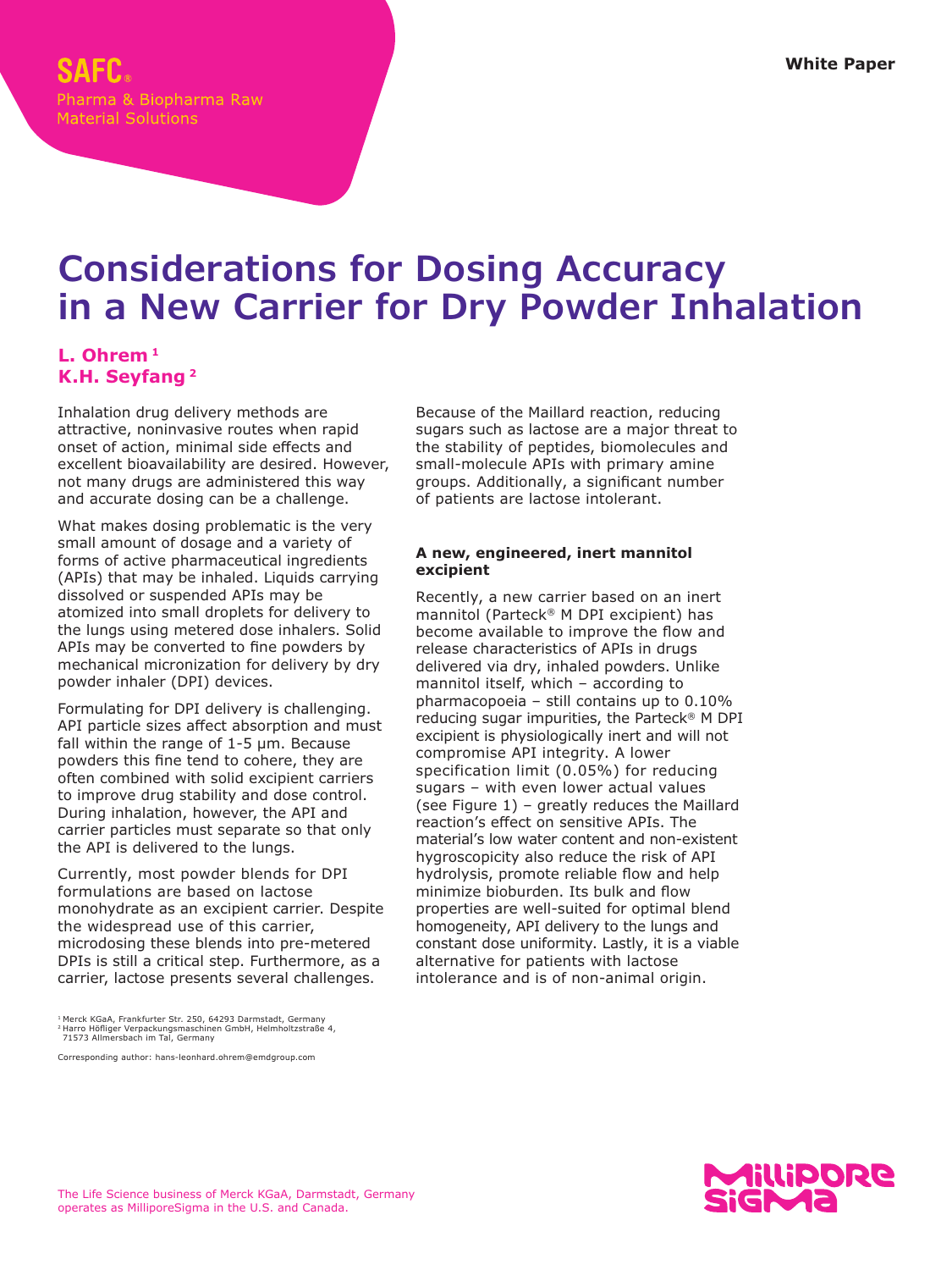# Impurities **Example: Reducing sugars in Parteck® M DPI batch to batch**

#### **Figure 1:**

Exemplary measurement results of reducing sugar levels as measured in Parteck® M DPI batch to batch reinforce its suitability as an inhaled excipient.



# **What we know so far about Parteck® M DPI excipient's behavior**

To date, our studies of Parteck® M DPI excipient have produced a number of useful findings. Compared with lactose, its structured surface demonstrates improved mixture homogeneity, with similar fine particle fractions. At the same time, the API load can be increased to much more than 15%. A broad particle size distribution (PSD) has demonstrated better fine particle fractions (FPF) than more monodisperse PSD fractions on the same surface, while the addition of a fines fraction offers no improvement.

Furthermore, the material has been found to work equally well with various delivery methods, including reservoir type and single dose devices. In reservoir type inhaler

devices, the new excipient has already demonstrated very good dosing behavior due to superior flow properties. In the case of single dose devices, doses are prefilled in capsules or blister units by machine. This dosing equipment must be highly accurate at low dosage amounts (10-15 mg). Since this accuracy is dependent upon the properties of the load, we needed to learn more about the behavior of the Parteck® carrier in this context.

The aim of this study was to assess the dosing performance of Parteck® M DPI excipients with typical equipment used in DPI manufacturing, and to examine how the carrier's PSD affects this performance.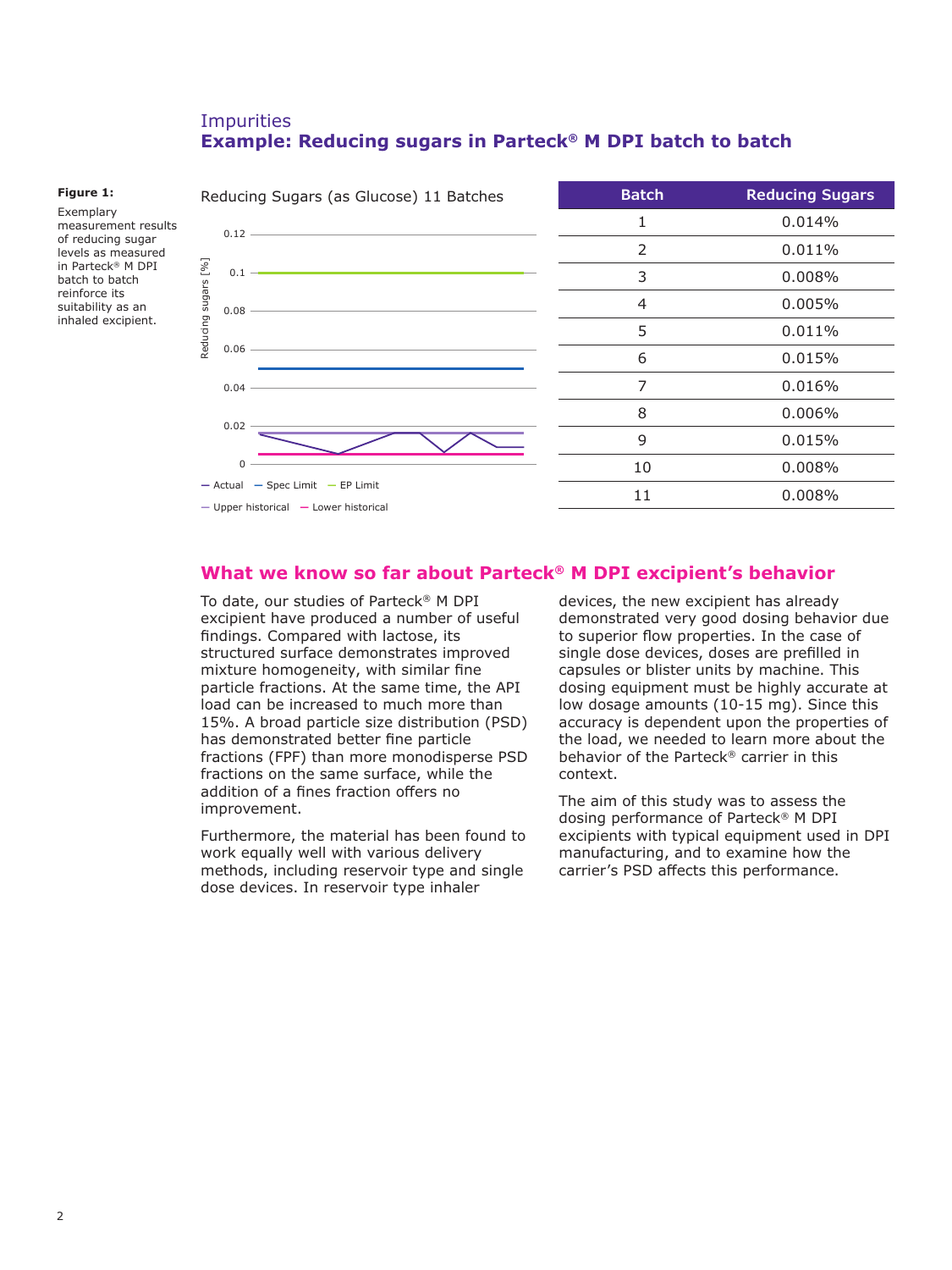# **Comparison of Parteck® M DPI excipient samples with different sized particles**

Two sets of samples were tested. One, called M 100, contained the carrier mannitol (Parteck® M DPI excipient, MilliporeSigma, U.S.) with a median diameter D(50) of 100 μm. The other, M 200, contained the same carrier but with a D(50) of 200 μm. Particles were dispersed dry at 0.5 bar (RODOS/L) and size distribution was measured using laser light diffraction (Helos/BF).

Micronized lactose monohydrate (Lactohale LH300, DFE Pharma, Goch, Germany) was chosen as the Model API and added to the mannitol carriers at 5%. The mixture was forced through a 1 mm sieve to eliminate agglomerates and then homogenized for 20 minutes at 23 rpm using a Turbula® blender Type T2A.

Bulk and tapped density were measured according to European Pharmacopoeia Ph. Eur. 8.0 (2.9.34, Method 1).

Studies were then carried out on the samples as follows:

## **Powder flow properties**

An FT4 powder rheometer with a 25 mm test cylinder was used to measure:

- Basic flowability energy (BFE), determined by measuring the axial and rotational forces acting on a blade as it rotates down through the sample
- Compressed density (compressibility), determined by measuring the volume change effected by applying a defined normal force (15.0 kPa) with a vented piston

*Results are shown in Figures 2 and 3.*



#### **Figure 2:**

Basic flowability energy (BFE) – a lower energy input requirement predicts greater dosage accuracy

The measurement of total energy input by flow rheometer FT4 shows significantly lower energy input is needed for the finer grade carrier. Also, the addition of the fine-grade model API reduces the energy input. Lower energy input – as with the smaller particlesized carrier – predicts better dosage accuracy.

These measurements demonstrate slightly higher cohesivity for the finer grade carrier material and for carriers mixed with finegrade model API.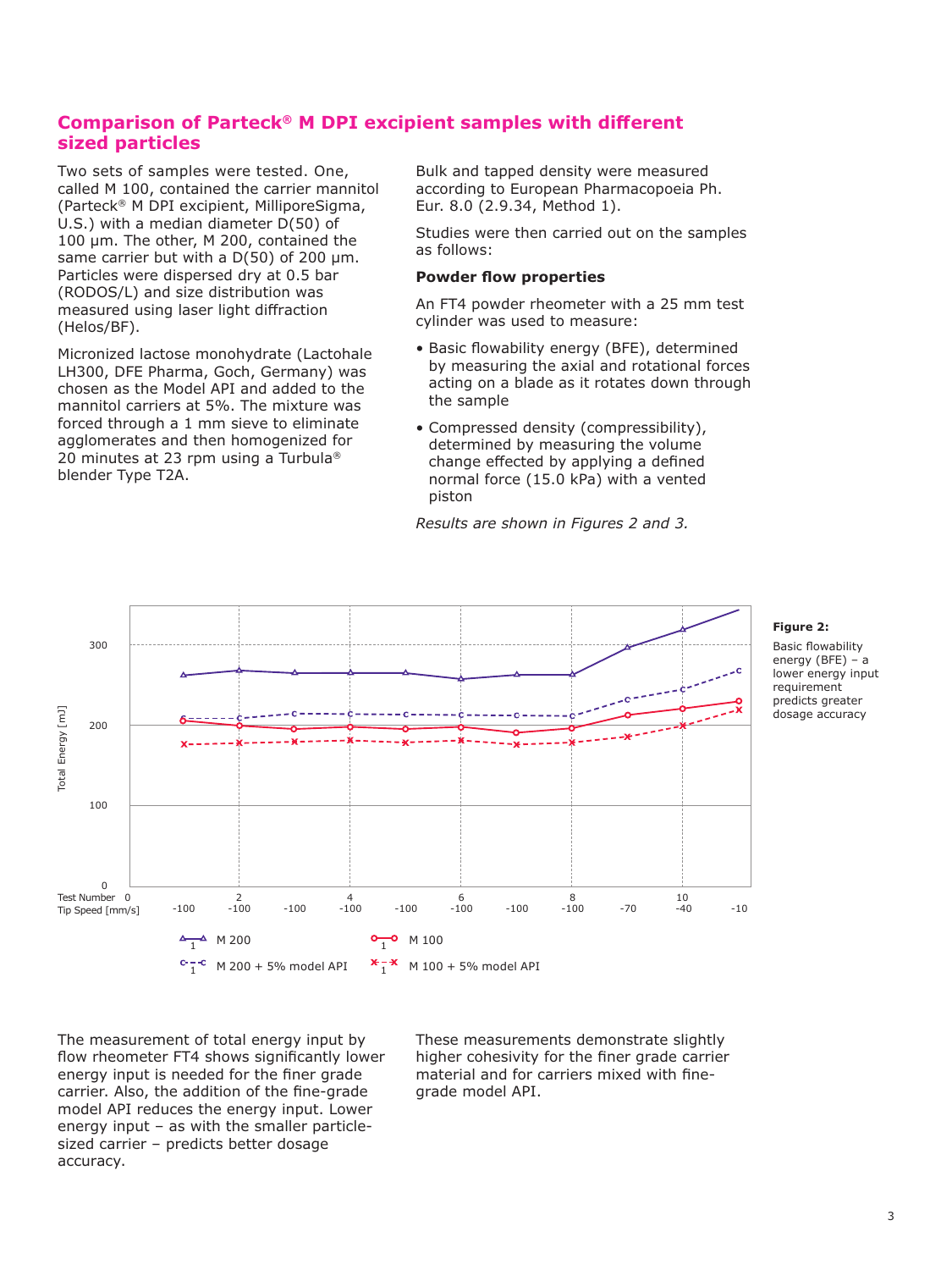

Compressed density – higher compactability means better dosage system performance



The compactability of carriers with different particle sizes shows a significant improvement if fine-grade model API has been added to the carrier granulate. The finer grade carrier shows a better response to this addition than the coarser one, even though the carriers performed similarly without the model API.

Because a certain degree of compactability is needed for dosage systems operating with compaction or vacuum, to keep the dosage in a cavity for transfer, dosing performance is expected to improve with the addition of the fine-grade model API.

Compactability is not to be confused with compressibility – an expression used in the process of tableting. The parameters are based on totally different mechanisms. In compactability, we are only interested in the behavior of the free flowing powder.

## **Powder dosing**

Two types of commonly used dosing technologies (Harro Höfliger, Allmersbach i.T., Germany) were tested.

- Dosator: ModuC LS capsule filler with interchangeable dosing modules (dosator size 5, piston height 6.0 mm, powder bed height 13 mm, machine speed 50 cycles/ min)
- Vacuum drum: ModuC MS capsule filler with interchangeable dosing modules (vacuum drum system dosing chamber volume 22.5 mm<sup>3</sup>, vacuum -400 mbar, machine speed 100 cycles/min)

*Results are shown in Figures 4 and 5 a/b.*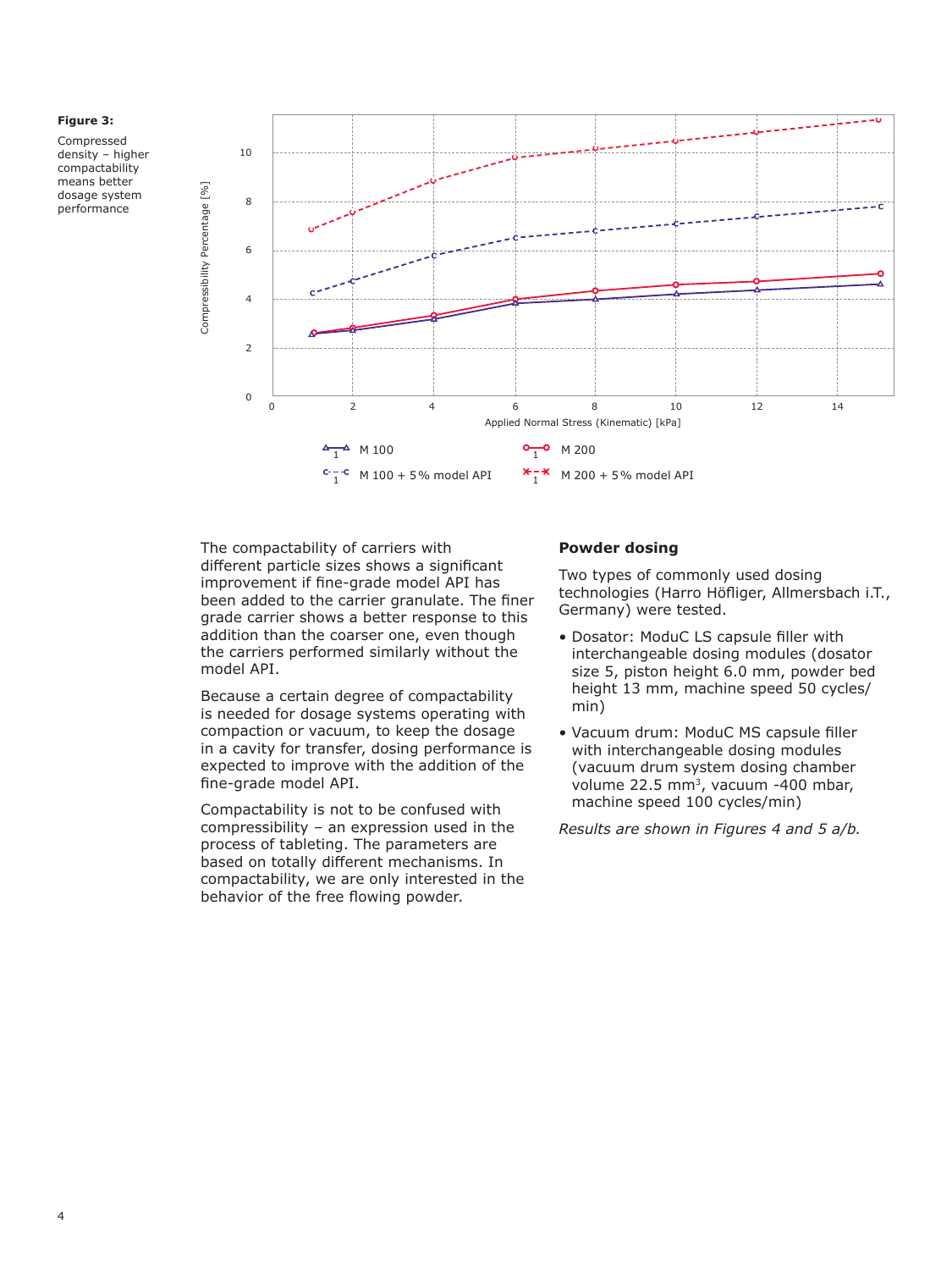

## **Dosator Size 5 / 50 Cycles per min**

**Figure 4:**  Dosator behavior is reasonable for

both sample types with and without the fine API

In a practical trial with a dosator module using both carrier powders of different particle sizes, with and without the model API, all powders and blends exhibited good reproducibility and a reasonable relative standard deviation (RSD) of less than 2%. The finer grade carrier showed even better results, with an RSD of less than 1%. The addition of 5% model API resulted in greater accuracy in both cases. The higher weight of dosage in the finest sample (M  $100 + 5\%$ model API) is most likely related to its higher compactability.

These results indicate that a dosator device can succeed at commercial scale with all tested powders. Performance improves with the progression from coarse to finer particle-sized carriers and through the addition of fine-grade API particles. These results confirm the predictions from the flow rheometer findings.





#### **Figure 5a:**

Practical trial with a vacuum drum filler using the carrier M 100 with 5% API added, demonstrates satisfactory dosing results